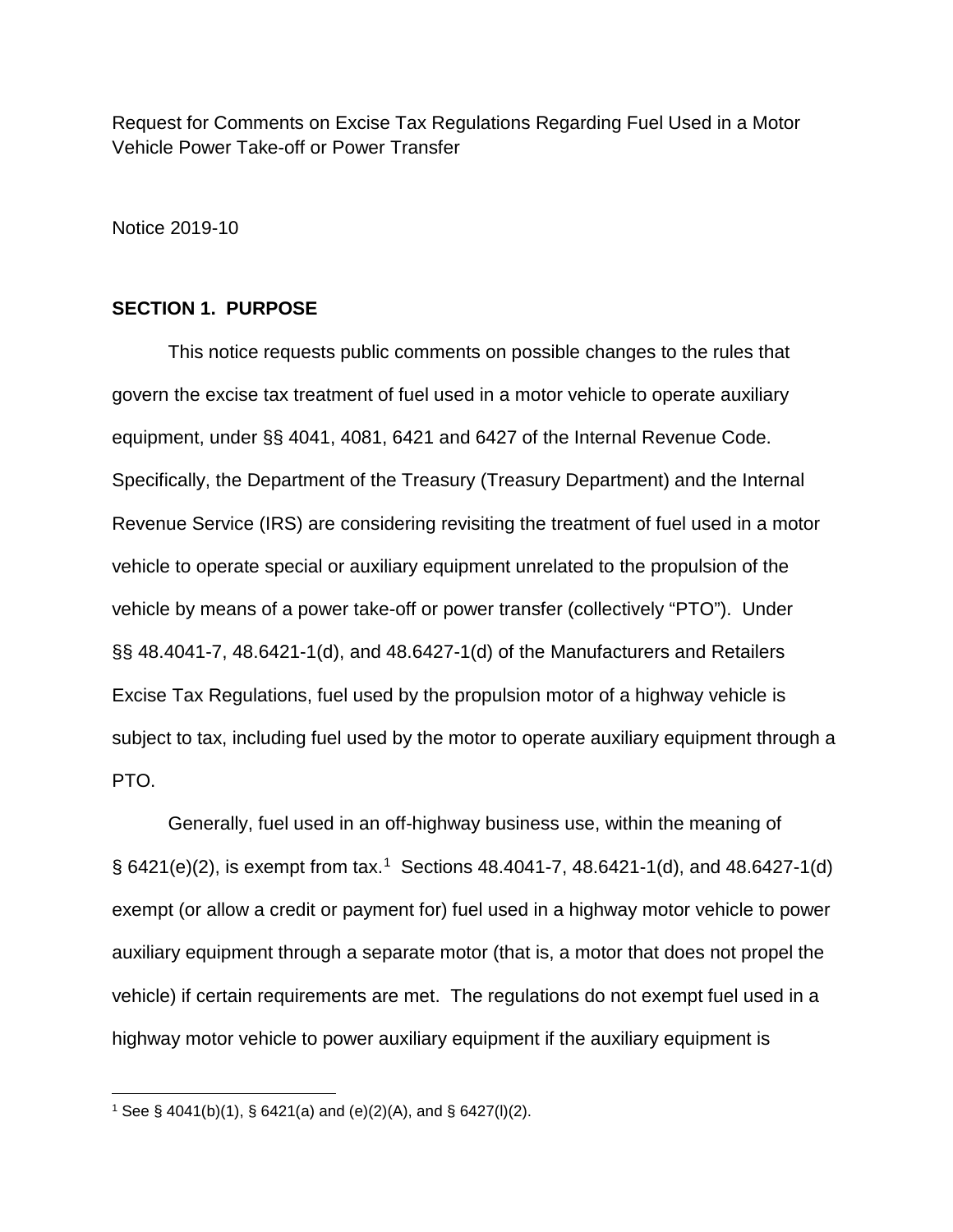powered by the propulsion motor by means of a PTO. Industry groups have requested that the Treasury Department and the IRS revisit §§ 48.4041-7, 48.6421-1(d), and 48.6427-1(d), stating that technological advances now allow highway motor vehicle operators to quantify the fuel used to power auxiliary equipment through a PTO and that PTOs provide greater fuel efficiency than separate motors, when used to power such equipment.

In response, this notice requests public comments on whether the excise tax exemption for the off-highway business use of fuel should be applied to fuel used by a vehicle's propulsion motor to power auxiliary equipment unrelated to the propulsion of the vehicle. Specifically, the Treasury Department and the IRS request comments on how such an exemption could be applied equitably across different industries and categories of highway motor vehicles, and on how highway motor vehicle operators could effectively document and support an exemption with respect to the various categories of highway motor vehicles and auxiliary equipment powered through a PTO.

## **SECTION 2. BACKGROUND**

Section 4041(a)(1) imposes a tax on any liquid other than gasoline (as defined in § 4083) that is (i) sold by any person to an operator of a diesel-powered highway vehicle for use as a fuel in such vehicle, or (ii) used by any person as a fuel in a dieselpowered highway vehicle unless there was a taxable sale of the fuel under clause (i). No tax is imposed, however, on the sale or use of any liquid on which tax was imposed under § 4081 (other than tax at the Leaking Underground Storage Tank Trust Fund financing rate) and not credited or refunded.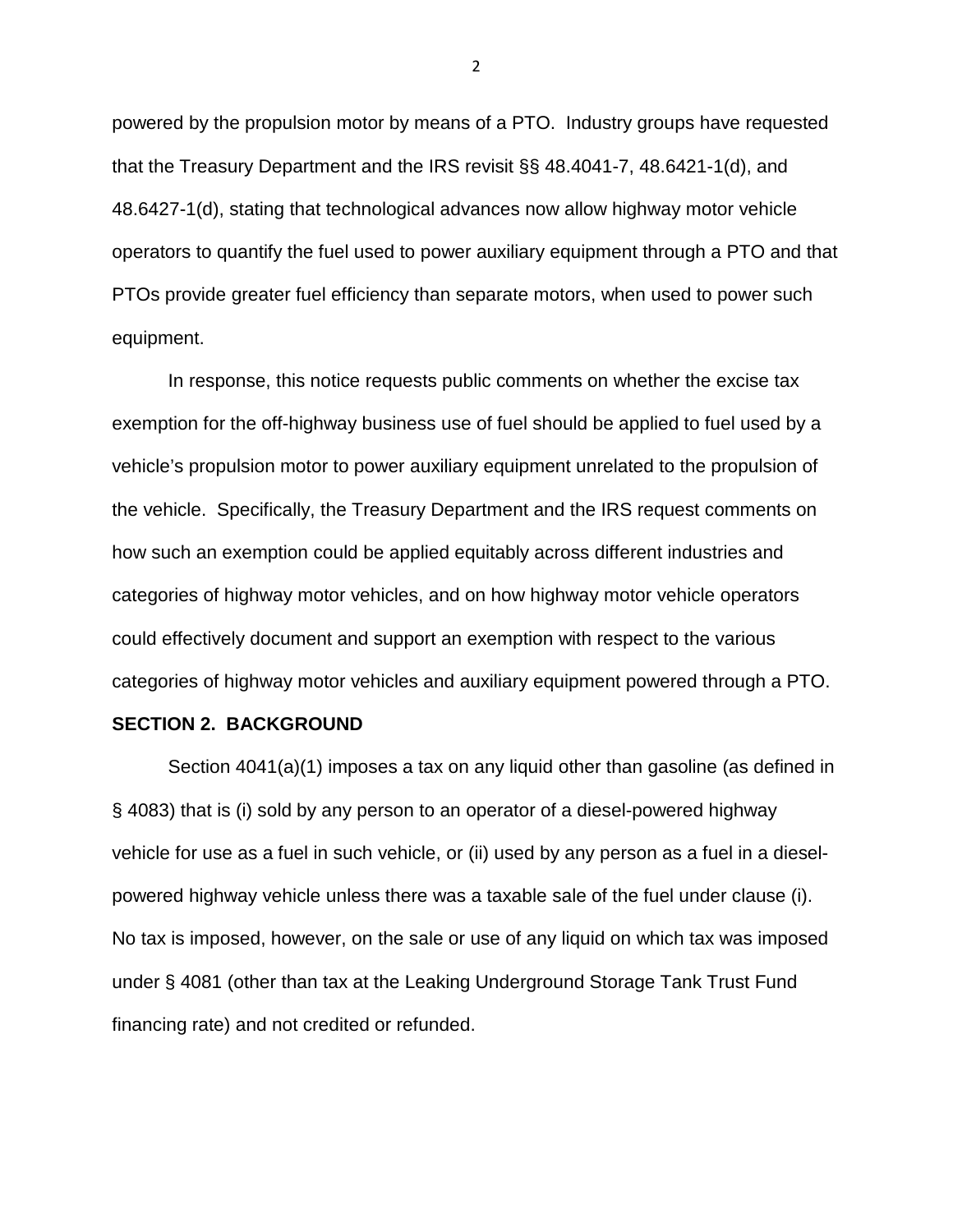Section 4041(b)(1)(A) provides an exemption from the tax imposed by § 4041(a) for certain fuels sold for use or used in an off-highway business use. Under § 4041(b)(1)(C), the term "off-highway business use" has the meaning given to such term by  $\S$  6421(e)(2), except that such term does not, for purposes of  $\S$  4041(a)(1), include use in a diesel-powered train.

Section 4081 imposes tax on certain removals, entries, and sales of taxable fuel. Section 4083(a)(1) provides that the term "taxable fuel" means gasoline, diesel fuel, and kerosene.

Section 6421(a) provides that if gasoline is used in an off-highway business use, the Secretary shall pay (without interest) to the ultimate purchaser of such gasoline an amount equal to the amount determined by multiplying the number of gallons so used by the rate at which tax was imposed on such gasoline under § 4081.

Section 6421(e)(2)(A) defines the term "off-highway business use" generally to mean any use by a person in a trade or business of such person or in an activity of such person described in § 212 (relating to production of income) otherwise than as a fuel in a highway vehicle.

Section 6427(l)(1) provides that except as otherwise provided in § 6427(l) and in § 6427(k), if any diesel fuel or kerosene on which tax has been imposed by § 4041 or § 4081 is used by any person in a nontaxable use, the Secretary shall pay (without interest) to the ultimate purchaser of such fuel an amount equal to the aggregate amount of tax imposed on such fuel under § 4041 or § 4081, as the case may be, reduced by any payment made to the ultimate vendor under  $\S$  6427(l)(4)(C)(i).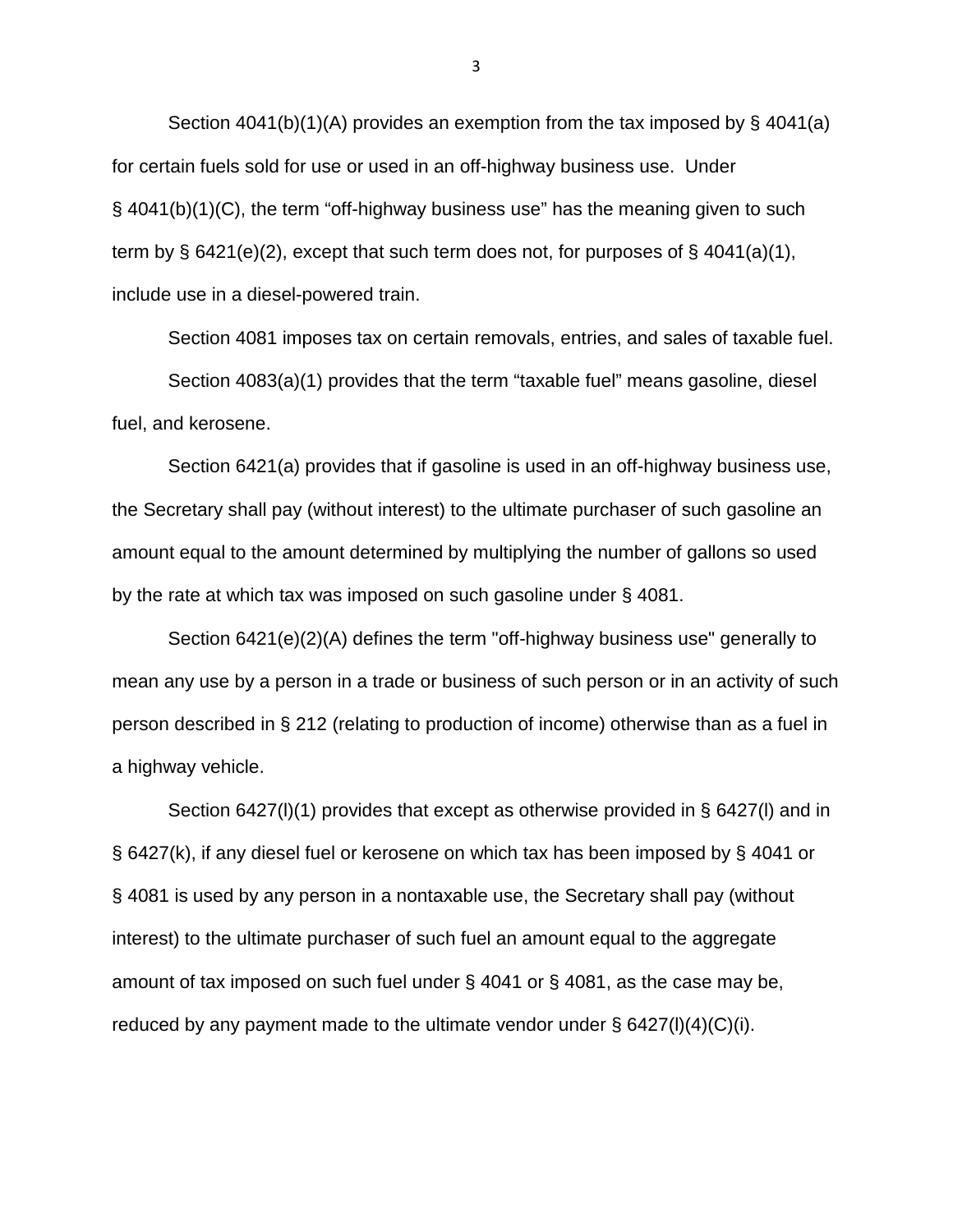Section 6427(I)(2) defines the term "nontaxable use," for purposes of  $\S$  6427(I), to mean any use which is exempt from the tax imposed by §  $4041(a)(1)$  other than by reason of a prior imposition of tax.

Under § 48.4041-7, tax applies to all taxable liquid fuel sold for use or used as a fuel in the motor which is used to propel a diesel-powered vehicle or in the motor used to propel a motor vehicle, motorboat, or aircraft, even though the motor is also used for a purpose other than the propulsion of the vehicle, motorboat, or aircraft. Thus, if the motor of a diesel-powered highway vehicle or a motorboat operates special equipment by means of a power take-off or power transfer, tax applies to all taxable liquid fuel sold for this use or so used, whether or not the special equipment is mounted on the vehicle or boat. For example, tax applies to diesel fuel sold to operate the mixing unit on a concrete mixer truck if the mixing unit is operated by means of a power take-off from the motor of the vehicle. Similarly, tax applies to all taxable liquid fuel sold for use or used in a motor propelling a fuel oil truck even though the same motor is used to operate the pump (whether or not mounted on the truck) for discharging the fuel into customers' storage tanks. However, tax does not apply to liquid fuel sold for use or used in a separate motor to operate special equipment (whether or not the equipment is mounted on the vehicle).

Section 48.6421-1(d)(1) provides that no credit or payment may be claimed in respect of gasoline used in a highway vehicle used in a trade or business or for the production of income solely by reason of the fact that the propulsion motor in the vehicle is also used for a purpose other than the propulsion of the vehicle. Thus, if the propulsion motor of a highway vehicle (used in a trade or business or for the production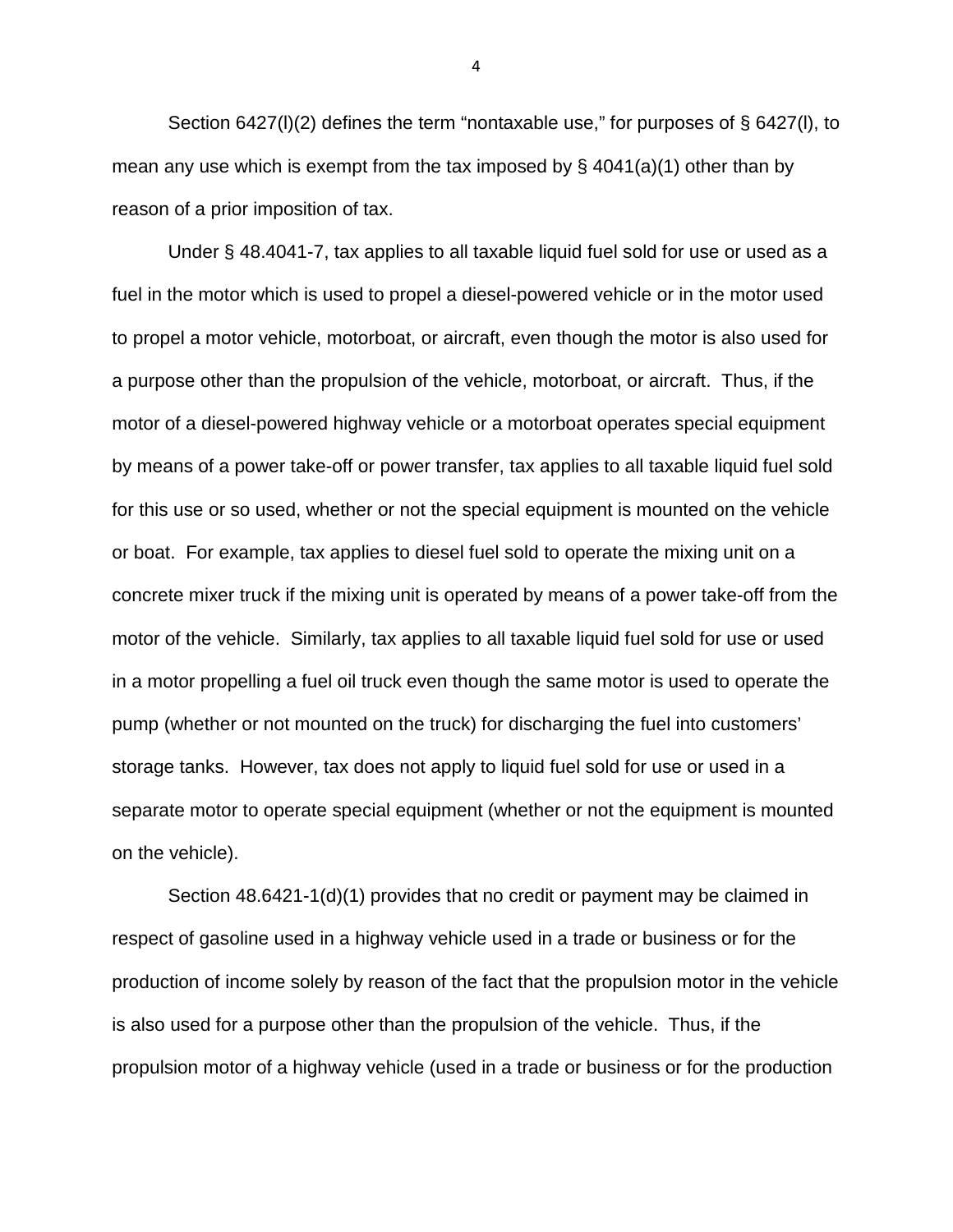of income) also operates special equipment, such as a mixing unit on a concrete mixer truck or a pump for discharging fuel from a tank truck, by means of a power take-off or power transfer, no credit or payment may be claimed in respect of the gasoline used to operate the special equipment.

Section 48.6427-1(d) provides that the principles set forth in § 48.4041-7, relating to dual use of fuel, for determining whether liability is incurred under § 4041 at the time of sale of the fuel, are equally applicable in determining whether a credit or payment is to be allowed under § 48.6427-1.

In 2005, Congress enacted the Safe, Accountable, Flexible, Efficient Transportation Equity Act: A Legacy for Users (SAFETEA-LU), Pub. L. No. 109-59, 119 Stat. 1144 (2005). Section 11144 of SAFETEA-LU generally requires the Secretary of the Treasury, in consultation with the Secretary of Transportation, to study the use of highway motor fuel by trucks other than for the propulsion of the vehicle, including reviewing the technical and administrative feasibility of exempting the nonpropulsive use of highway fuels from highway motor fuels excise taxes, and, if such exemptions are technically and administratively feasible, to propose options for implementing such exemptions for any highway vehicle which consumes fuel for both transportation and non-transportation-related equipment, using a single motor, and to report the findings.

In response to this statutory directive, the IRS published the Safe, Accountable, Flexible, Efficient Transportation Equity Act: A Legacy for Users (SAFETEA-LU), Section 11144 – PTO Report, in July of [2](#page-4-0)007 (2007 report).<sup>2</sup> The 2007 report found that over time there had been a decline in the manufacture and use of dual motor vehicles

 $\overline{\phantom{a}}$ 

<span id="page-4-0"></span><sup>2</sup> Safe, Accountable, Flexible, Efficient Transportation Equity Act: A Legacy for Users, Section 11144 – PTO Report, SB/SE Research – Philadelphia, Project ID – PHL0019 (July 2007).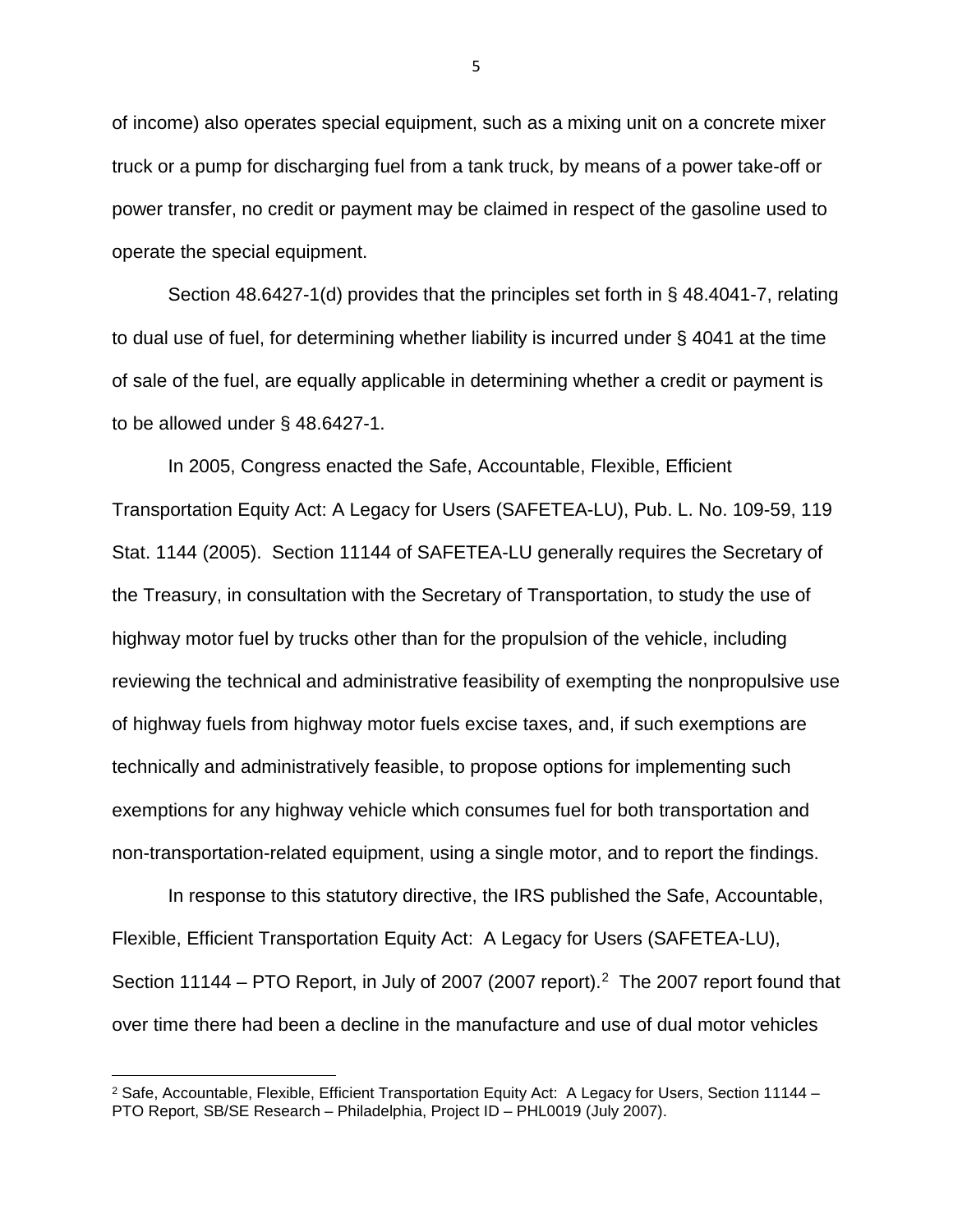with a single fuel tank, and an increase in the use of motor vehicles that power auxiliary equipment by means of a PTO. This means that there is a potential increase in fuel used for auxiliary purposes for which the exemptions do not apply under the current rules. Industries that used auxiliary equipment on motor vehicles commented that operating the equipment by means of a PTO was more fuel efficient than operating the equipment by separate motor. Several stakeholders described technological advances designed to allow motor vehicle operators to track and quantify fuel used to propel the vehicle and, separately, fuel used to operate auxiliary equipment through a PTO. The 2007 report also identified many practical concerns with exempting PTO fuel usage. For instance, the 2007 report noted that the validation and determination of equitable PTO allowance rates by type of PTO vehicle could be a challenge to exempting PTO fuel usage. The concerns identified in the 2007 report are consistent with the comments requested in Section 3 of this notice.

## **SECTION 3. REQUEST FOR COMMENTS**

The Treasury Department and the IRS request public comments on how the provisions of §§ 48.4041-7, 48.6421-1(d), and 48.6427-1(d) that exempt (or allow a credit or payment for) the off-highway business use of fuel in a vehicle's separate (nonpropulsion) motor to power auxiliary equipment could be revised to also apply the exemption to fuel used in the propulsion motor of a vehicle to power auxiliary equipment unrelated to the propulsion of the vehicle by means of a PTO. Comments are requested regarding this issue, including: What types of motor vehicles with PTOpowered auxiliary equipment are able to track fuel use by PTO (for state fuel tax or other purposes)? What type of information can be tracked, and what metrics (e.g., fuel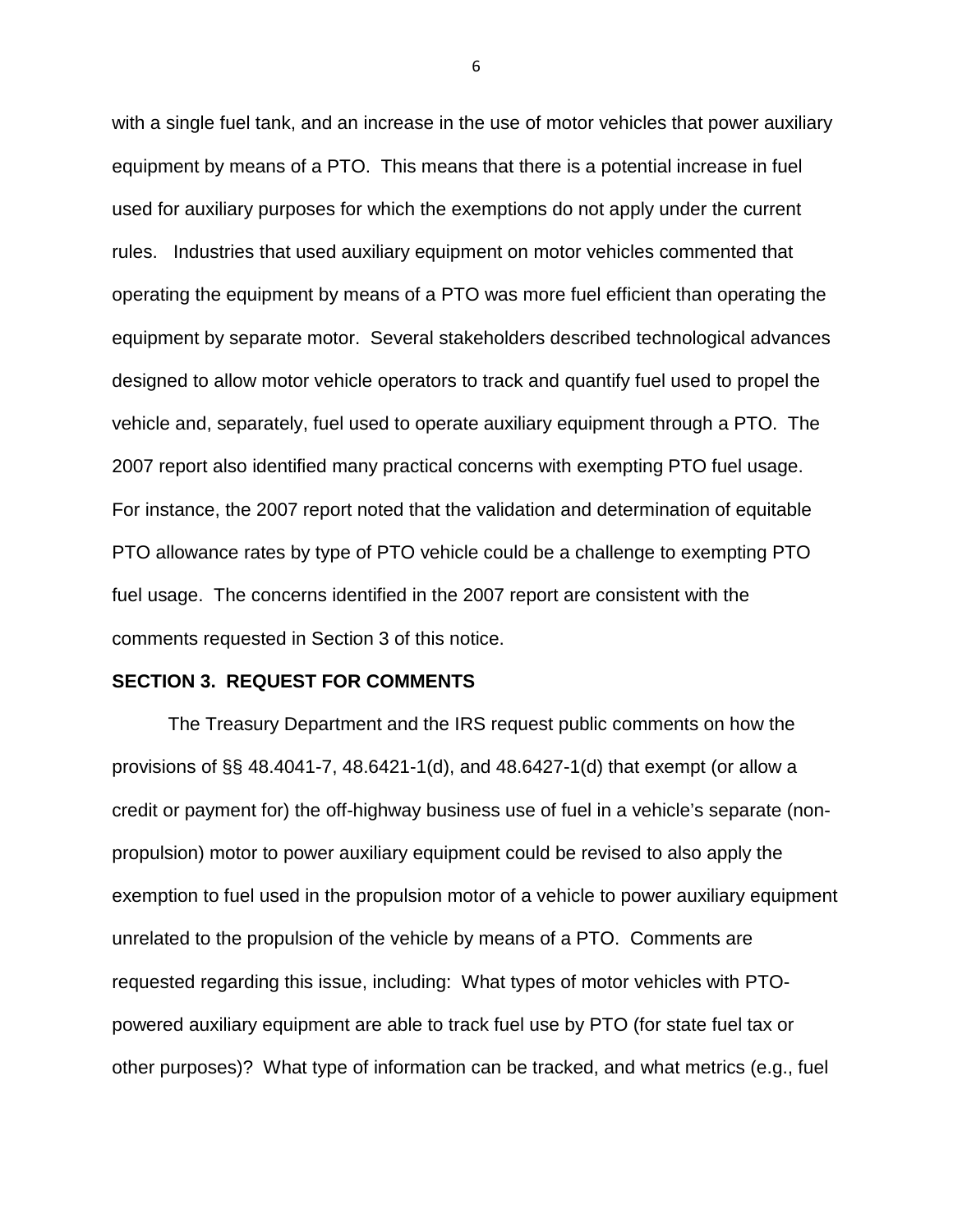volume) are or could be used? Are dual-motor, single fuel tank, motor vehicles with auxiliary equipment still commonly in use?

Additionally, the Treasury Department and the IRS specifically request comments on the accuracy and relative burden to stakeholders of potential methods to determine the number of gallons of fuel used by a PTO for purposes of an exemption from tax, including the types of records and data taxpayers should maintain in order to support claims for credit or refund upon examination by the Service. Examples of potential methods include, but are not limited to: (i) a flat percentage of total fuel used by a motor vehicle, (ii) a percentage of total fuel used by a motor vehicle based on the vehicle type, or (iii) a data-based method, using computer software or other reasonable means, to determine actual PTO fuel use. The Treasury Department and the IRS also request comments on whether there is sufficient reliable data (e.g., data made available by industries or state agencies) to support a general rule, a vehicle-specific rule, or other type of rule that would not require analysis of actual fuel usage on a case-by-case basis by each taxpayer, and would minimize burden and provide parity among stakeholders.

The deadline for submission of comments is July 23, 2019. Taxpayers may submit comments electronically via the Federal eRulemaking Portal at [www.regulations.gov](http://www.regulations.gov/) (indicate IRS and NOT-124078-16). Alternatively, taxpayers may submit comments to: CC:PA:LPD:PR (Notice 2019-10), Room 5203, Internal Revenue Service, P.O. Box 7604, Ben Franklin Station, Washington, D.C., 20044. Submissions may be hand-delivered Monday through Friday between the hours of 8 a.m. and 4 p.m. to CC:PA:LPD:PR (Notice 2019-10), Courier's Desk, Internal Revenue Service, 1111